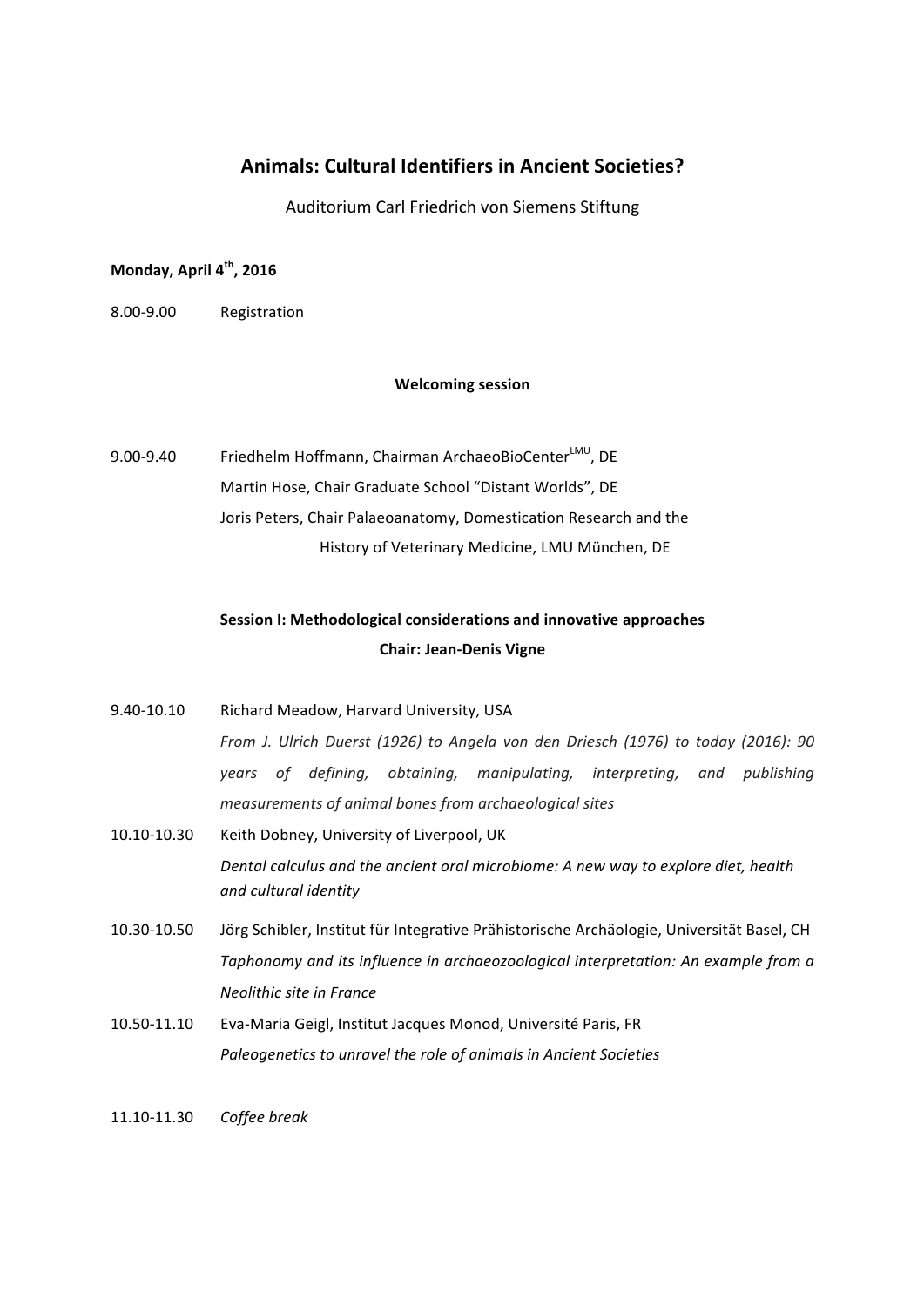#### **Session II: Animals in everyday life**

#### **Chair: Wim Van Neer**

- 11.30-11.50 Arturo Morales Muñiz, Universidad Autónoma Madrid, E An archaeozoological overview of the Hake (Merluccius merluccius) in the NE Atlantic 11.50-12.10 Philippe Béarez, CNRS Paris, FR *A specialized fishery for billfish in northern Chile during the middle Holocene* 12.10-12.30 Lionel Gourichon, CNRS Université Nice Sophia Antipolis, FR Bird exploitation in the Near East during Epi-Palaeolithic and Neolithic times
- 12.30-12.50 Alfred Galik, Veterinärmedizinische Universität Wien, AT *Çukurıçı Höyük – Animal exploitation from Early Late Neolithic settling to EBA protourban life at the western coast of Anatolia*
- 12.50-14.20 *Lunch break*

## **Session II: Animals in everyday life Chair: Keith Dobney**

- 14.20-14.40 Adelheid Otto, LMU München, DE *The meat diet in the Late Bronze age households of Tall Bazi (Syria, 14<sup>th</sup> century BC)* as *indicator of social diversity* 14.40-15.00 Emmanuelle Vila, CNRS, Maison de l'Orient, Université Lumière Lyon 2, FR The Elephant in South-West Asia during the middle-late Holocene: Some thoughts *about natural expansion and population dynamics* 15.00-15.20 Stephan Kroll, LMU München, DE Joachim Boessneck's work in Iran. Animal Exploitation in Mannaea and Urartu, NW-*Iran* 15.20-15.40 Veerle Linseele, Universiteit Leuven, BE Beyond state controlled subsistence in Old Kingdom Egypt? The Sheikh Muftah culture *in the Dakhla Oasis* (4<sup>th</sup>-3<sup>rd</sup> millennium BC) 15.40-16.00 Naomi Sykes, University of Nottingham, UK *Chickens ARE culture: over here, everywhere, everything to everyone*
- 16.00-16.20 *Coffee break*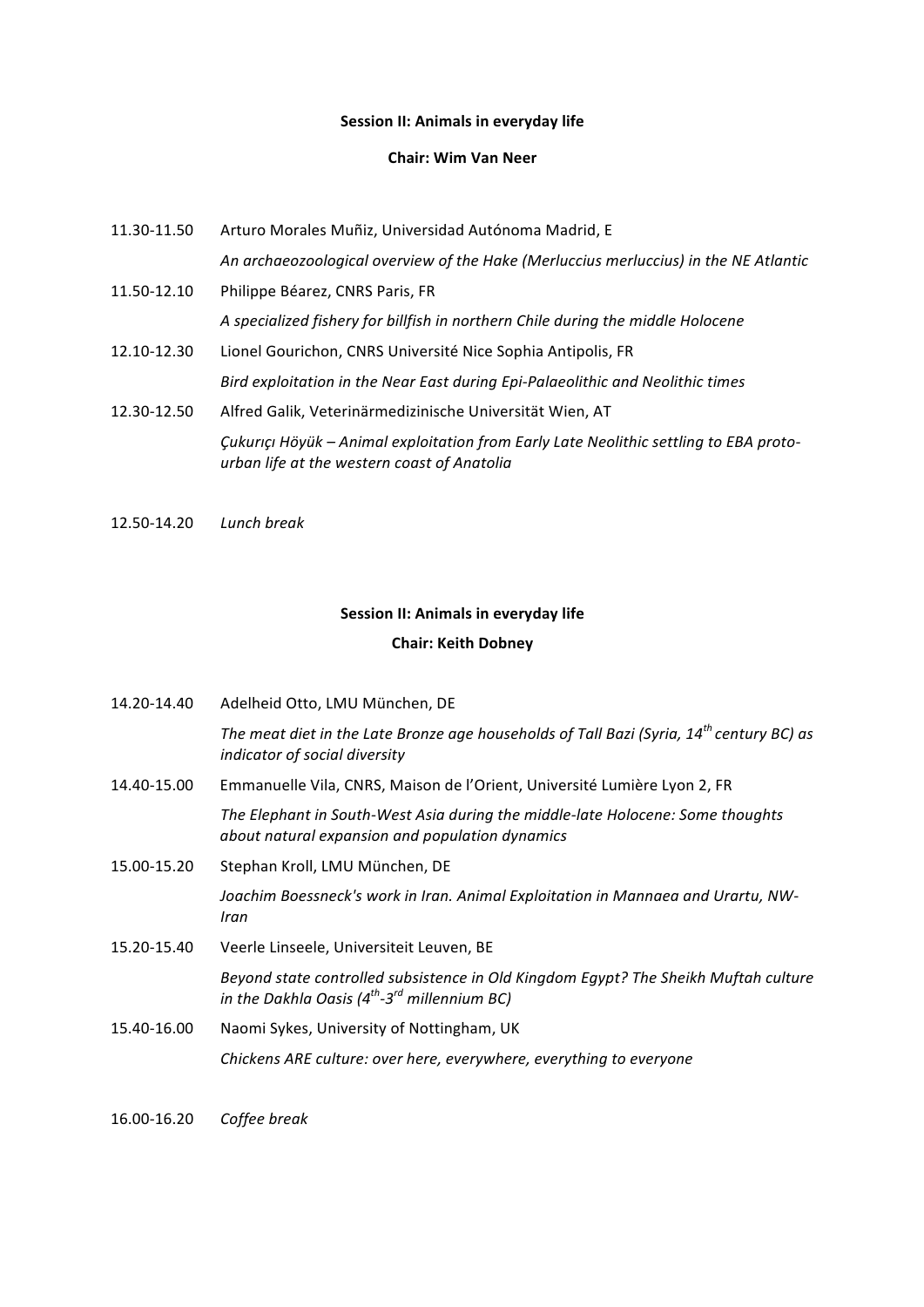#### **Session II: Animals in everyday life**

#### **Chair: Jörg Schibler**

| 16.20-16.40 | Helina Woldekiros, Washington University St. Louis, USA                                                                                                  |
|-------------|----------------------------------------------------------------------------------------------------------------------------------------------------------|
|             | Early chicken exploitation in Africa                                                                                                                     |
| 16.40-17.00 | Cornelia Becker, Freie Universität Berlin, DE                                                                                                            |
|             | Transfer of animals and know-how of husbandry during the Pre-Roman Iron Age: the<br>case of the Przeworsk culture                                        |
| 17.00-17.20 | Rupert Gebhard, Archäologische Staatssammlung München, DE                                                                                                |
|             | The oppidum of Manching. A key site to Celtic archaeozoology                                                                                             |
| 17.20-17.40 | Simon Trixl, LMU München, DE                                                                                                                             |
|             | All is flux, nothing stays still? Animal breeding in the Alps and the Alpine Foreland at<br>the eve of the Roman occupation $(2^{nd}/1^{st}$ century BC) |
| 17.40-18.00 | Umberto Albarella, University of Sheffield, UK                                                                                                           |
|             | Urban pigs: cultural and dietary choice from Imperial to early medieval Rome                                                                             |
| 18.00-18.20 | Ptolemaios-Dimitrios Paxinos, LMU München, DE                                                                                                            |
|             | A zooarchaeological approach to the Black Death                                                                                                          |
|             |                                                                                                                                                          |
|             |                                                                                                                                                          |

**19.00 Museum Mensch und Natur:** *Guided Tour and Reception* Michael Apel, Director Museum Mensch und Natur, Nymphenburg, München

## **Tuesday, April 5th, 2016**

# **Session III: Health care and therapy of medical disorders Chair: Yves Lignereux**

- 09.00-09.20 László Bartosiewicz, Stockholms Universitet, SE *Archaeozoology and veterinary science: a roller coaster of mutual inspiration*
- 09.20-09.40 Wolf-Rüdiger Teegen, LMU München, DE Surgery, vivisection and violent death of the dogs from the Feddersen Wierde (Roman *Iron Age)*
- 9.40-10.00 Petra Maurer, Bayerische Akademie der Wissenschaften München, DE *Remedies and Rituals in Tibetan Medicine: Some Unconventional Cures for Horses*
- 10.00-10.20 Lisa Sannicandro, Martina Schwarzenberger, LMU München, DE *The* Mulomedicina of Theodoricus Cerviensis and its role in the hippiatry of the 13<sup>th</sup> *century*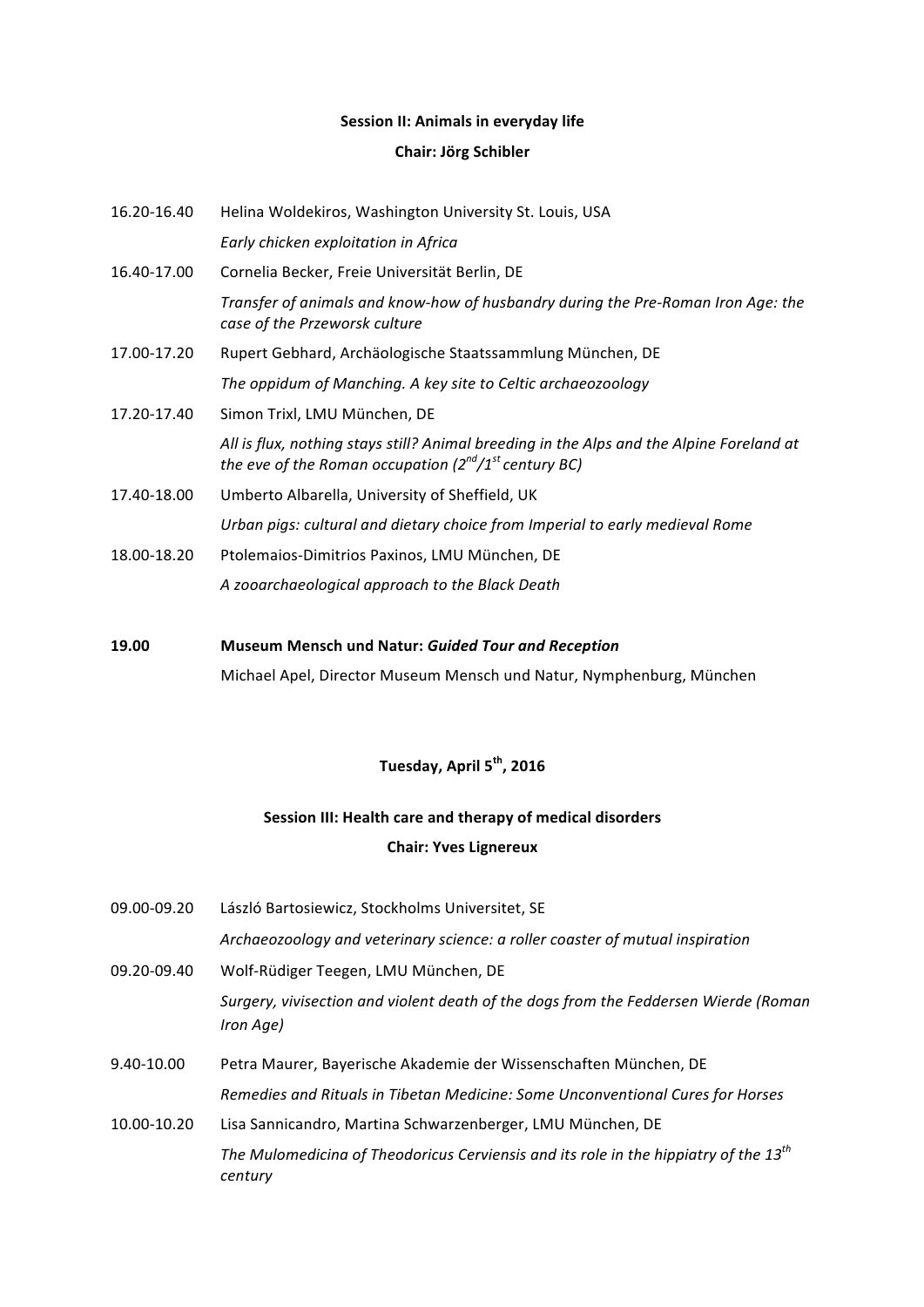#### 10.20-10.40 *Coffee break*

# **Session IV: Animal domestication: biological and cultural implications Chair: Hans-Peter Uerpmann**

10.40-11.00 Greger Larson, University of Oxford, UK

Animal domestication in the context of evolutionary biology, population genetics and *gene flow*

- 11.00-11.20 Renate Schafberg, Hermann Swalve, Martin-Luther-Universität Halle-Wittenberg, DE The history of breeding for polled cattle
- 11.20-11.40 Jean-Denis Vigne, MNHN Paris, FR The beginning of cat domestication in East and West Asia
- 11.40-12.00 Fiona Marshall, Washington University St. Louis, USA *Donkey and cat domestication: Perspectives from "the margins"*
- 12.00-12.20 Maria Saña, Carlos Tornero, UAB Barcelona, E *Domestication and Property at PPNB Tell Halula: an integrated archaeozoological approach to the study of animal appropriation*
- 12.20-13.50 *Lunch break*

# **Session IV: Animal domestication: biological and cultural implications Chair: Richard Meadow**

| 14.00-14.20 | Norbert Benecke, DAI Berlin, DE                                                                           |
|-------------|-----------------------------------------------------------------------------------------------------------|
|             | Early Farmers in the Southern Caucasus – Subsistence Economy and Herd<br>Management during the Neolithic  |
| 14.20-14.40 | Hitomi Hongo, Graduate University of Advanced Studies Miura, JP                                           |
|             | Successful or unsuccessful transition to food production: the cases at Çayönü and<br>Hasankeyf Höyük      |
| 14.40-15.00 | Ferdinand Neuberger, LMU München, DE                                                                      |
|             | Influence on the life cycle of livestock as evidenced by stable isotope analysis                          |
| 15.00-15.20 | Michaela Zimmermann, LMU München, DE                                                                      |
|             | Health stress in early Neolithic Anatolian livestock herds                                                |
| 15.20-15.40 | Nadja Pöllath, LMU München, DE                                                                            |
|             | Anthropogenic environments and their influence on the mobility and locomotor<br>system in small ruminants |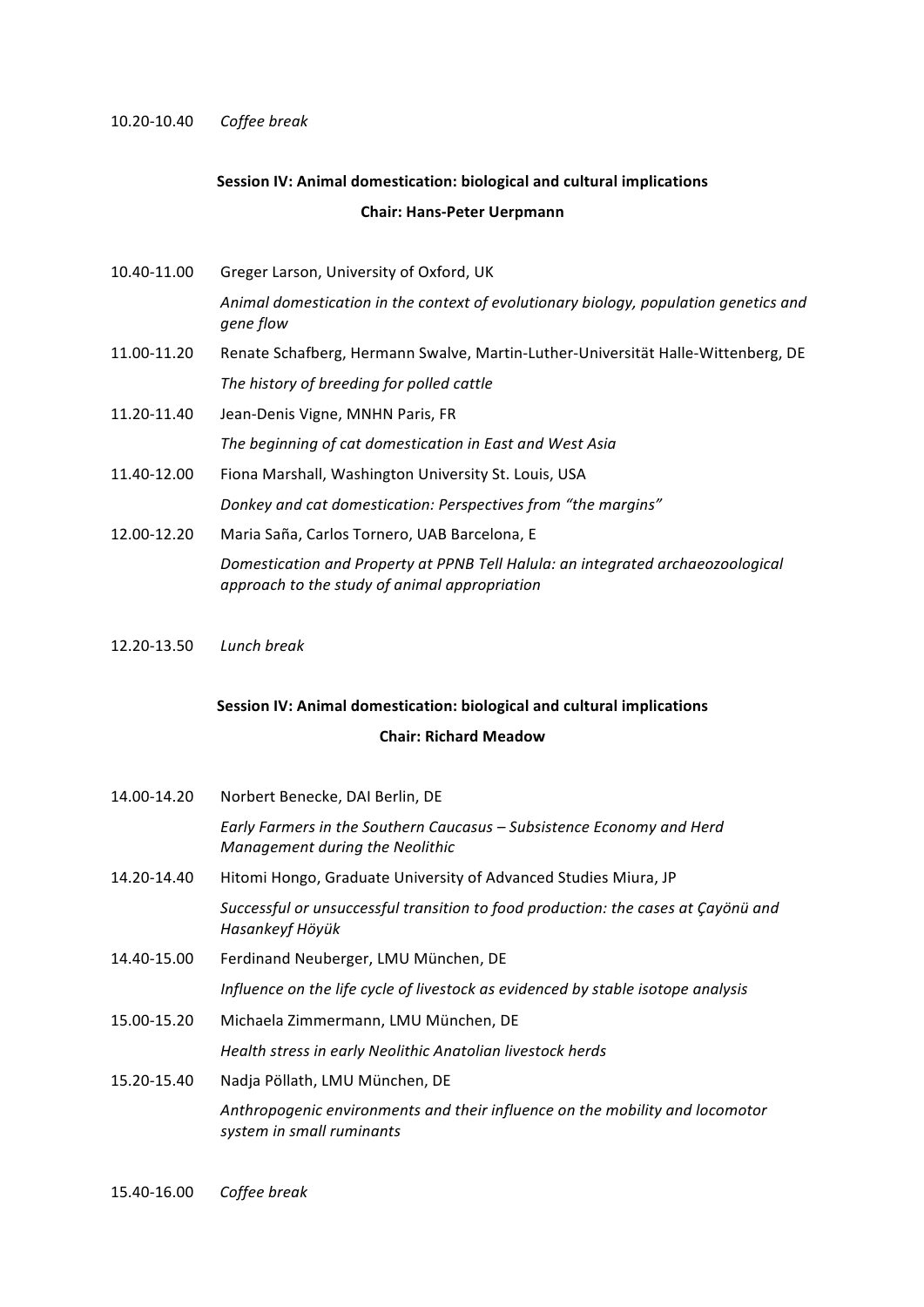## **Session V: Animals and their role in rituals, symbolism and cosmology**

#### **Chair: Arturo Morales**

| 16.00-16.20 | Lee Clare, DAI Berlin, DE                                                                                                                        |
|-------------|--------------------------------------------------------------------------------------------------------------------------------------------------|
|             | On incipient elites and the creation of identities at early Neolithic Göbekli Tepe<br>(Southeast Turkey): Animals and their part in this process |
| 16.20-16.40 | Hijlke Buitenhuis, Rijksuniversiteit Groningen, NL                                                                                               |
|             | Two 'special activity' areas in the later stages of PPNB Aşıklı Höyük, Central Anatolia                                                          |
| 16.40-17.00 | Isabel Cartajena, Universidad de Chile, Santiago de Chile, CL                                                                                    |
|             | The nature of discarding and ritual practices among early herders in the western<br>slope of the Atacama Puna (ca. 3300 – 2300 years calBP)      |
| 17.00-17.20 | Martin Heide, Philipps-Universität Marburg, DE                                                                                                   |
|             | The Camel in Mesopotamian inscriptions                                                                                                           |
| 17.20-17.40 | Margarethe Uerpmann, Hans-Peter Uerpmann, Universität Tübingen, DE                                                                               |
|             | The sacrifice of Camels and Horses in Burial-Sites of the Late Pre-Islamic Period in<br>South-East Arabia                                        |

# **Wednesday, April 6th, 2016**

# **Session V: Animals and their role in rituals, symbolism and cosmology**

## **Chair: Fiona Marshall**

| 09.00-09.20 | Tilman Lenssen-Erz, Universität Köln, DE                                                                                                                    |
|-------------|-------------------------------------------------------------------------------------------------------------------------------------------------------------|
|             | Jumping about - The complex role of Springbok as ecological metaphors in the culture<br>of prehistoric hunter-gatherers in Namibia - evidence from rock art |
| 09.20-09.40 | Friederike Jesse, Universität Köln, DE                                                                                                                      |
|             | Sometimes Sunday roast, sometimes offering: Animals in the Wadi Howar region<br>(Northern Sudan) during the Holocene                                        |
| 09.40-10.00 | Sylvia Schoske, Staatliches Museum Ägyptischer Kunst München, DE                                                                                            |
|             | No taboos: Iconographic and stylistic aspects of animal portraits in Egyptian art                                                                           |
| 10.00-10.20 | Dieter Kessler, LMU München, DE                                                                                                                             |
|             | Egyptian Nile Valley inhabitants and their attitude towards animals                                                                                         |
| 10.20-10.40 | Wim Van Neer, Royal Belgian Institute of Natural Sciences, BE                                                                                               |
|             | A votive fish deposit at Oxyrhynchus (Al Bahnasa, Eqypt)                                                                                                    |

10.40-11.00 *Coffee break*